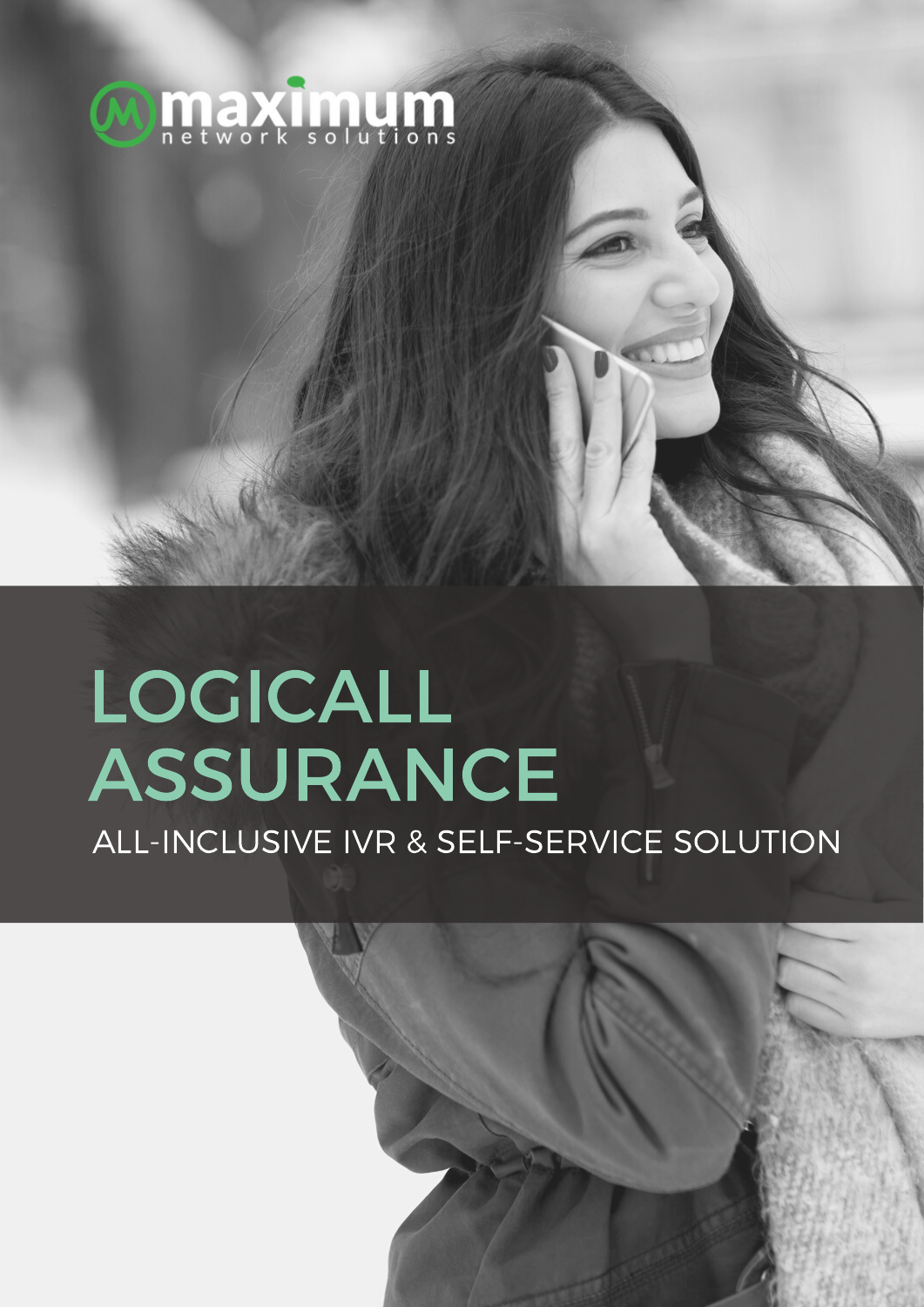Our all-inclusive premise-based IVR Solution brings together everything you need into one. IVR hardware, self-service applications, our proactive monitoring tool, licensing, training and support.

Also included is a fully replicated hot-standby failover solution for disaster recovery and business continuity.

Totally maintained and supported by us, Logicall Assurance can be seamlessly integrated into your business and contact centre operations.

### ON-PREMISE SOLUTION WITHOUT THE PRICE TAG

Logicall Assurance is perfect for any business that wants to retain control of security and connectivity to the hardware and services that can only come with an on-premise solution.

With Assurance you can have it all. All the features and functionality that comes with our cloud-based solution, on your premises or data centre. Without the expense of buying, installing and maintaining hardware.

# **AUTOMATION FIT FOR ANY BUSINESSES OF ANY SIZE**

Automation can help businesses of any size to move forward and achieve their goals, during the good times, and the bad.

We here and ready to help you do that.

#### MORE THAN THE AVERAGE

Logicall Assurance offers much more than the average IVR Solution.

Here's some of the features & functionality included standard.

- IVR Hardware
- Self Service Applications
- Technical Support
- Licensing
- ProActive Network & System Monitoring
- Real-Time Wall & Dashboards
- Hands-on Training
- Customised Reporting (MI)
- Full Failover Solution (DR)

## cutting edge **TECHNOLOGY**

Logicall IVR, our highly resilient call processing system supporting Natural Speech Recognition, Voice Biometrics & Text-to-Speech.

It handles routine, repetitive calls quickly and efficiently - freeing up Agents to deal with value-added calls.

And enables you to handle and service more calls with the same amount of Agents.

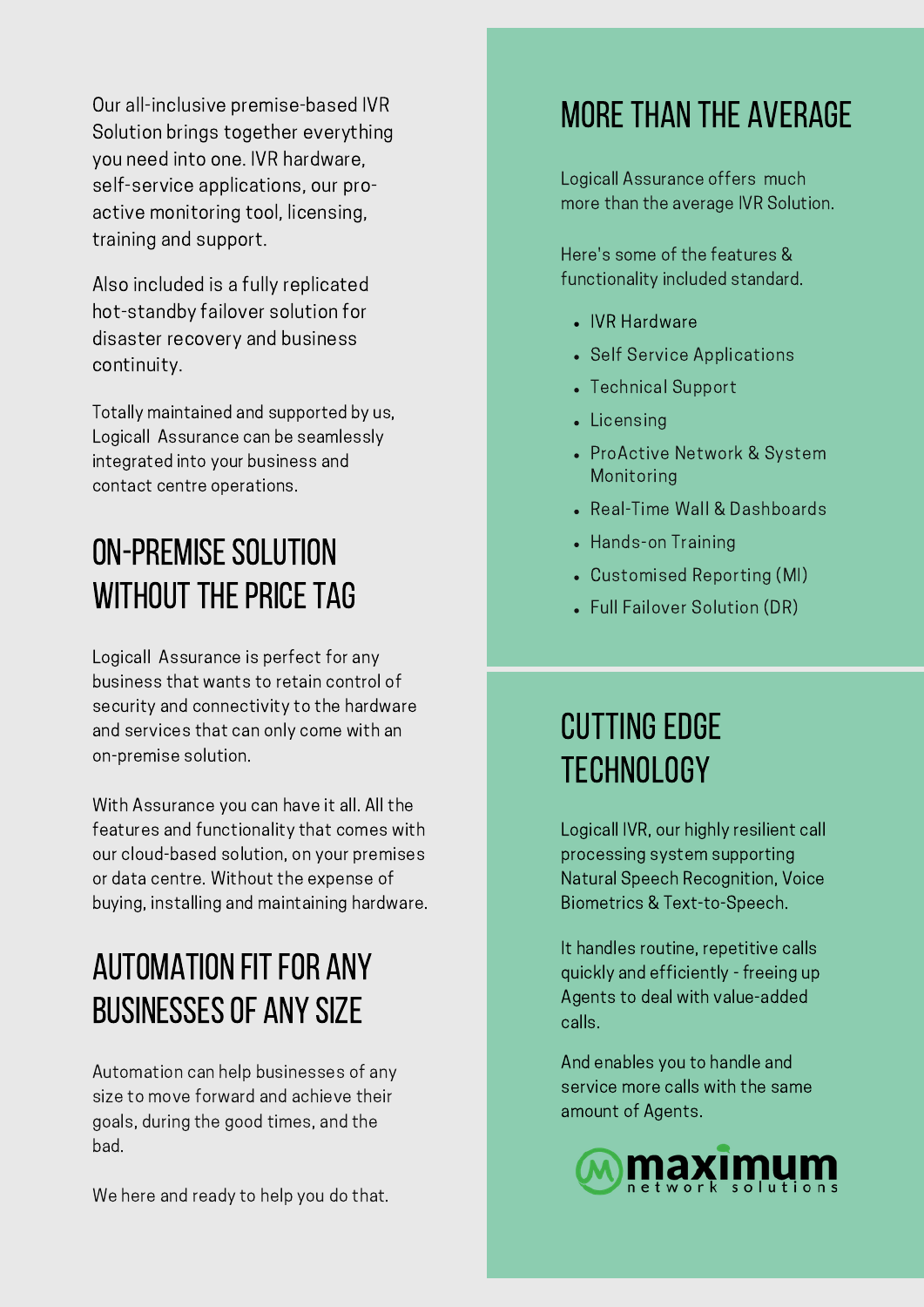# a packagedsolution. designedfor you.

Every Assurance Solution is unique.

Designed and custom-built to the specific, individual needs of each client.

Whilst the fundamental, core components remain the same, we design each Assurance packaged based on discussions with our clients.

Our Consultants will work closely with you to ensure your Assurance package is the optimum solutions for you and meets your needs.

Assurance gives you the opportunity to add and makes changes to your package at any time. So even when your solution is up and running, you'll still be able to "tweak" it. At no extra cost.

## self-service applications

Automated and conversational, our selfservice applications have been designed to enable you to individualise every one of your customers experiences with you.

We design all our applications to be callerfriendly, using natural, interactive prompts to guide callers effortlessly through, from beginning to end.

Fully-speech enabled, your customers no longer need to search their keypads, pressing 1 for this, and 2 for that. You can also opt to offer callers a choice to use their voice, or keypad.

# SELF-SERVE PICK & MIX

We've a variety of self-service applications for you to choose from.

You can have as many or as few as you want. Just make your choice and we'll include it in your package.

Whilst our applications come with fantastic features & functionality as standard, we know that our clients like to stand out from the competition.

So, if you want to be a little bit different, we can help you achieve that too, with our included customisation service.

## request a demo. discover more.

We've a full brochures detailing all our Self-Service Applications, and the features, functionalities of Logicall Assurance, and how it works.

To get a copy, or to see it in action, call us on 0333 566 0000 or email maxine@maxnet.co.uk.

Or chat to us on Live Chat via our website www.maxnet.co.uk